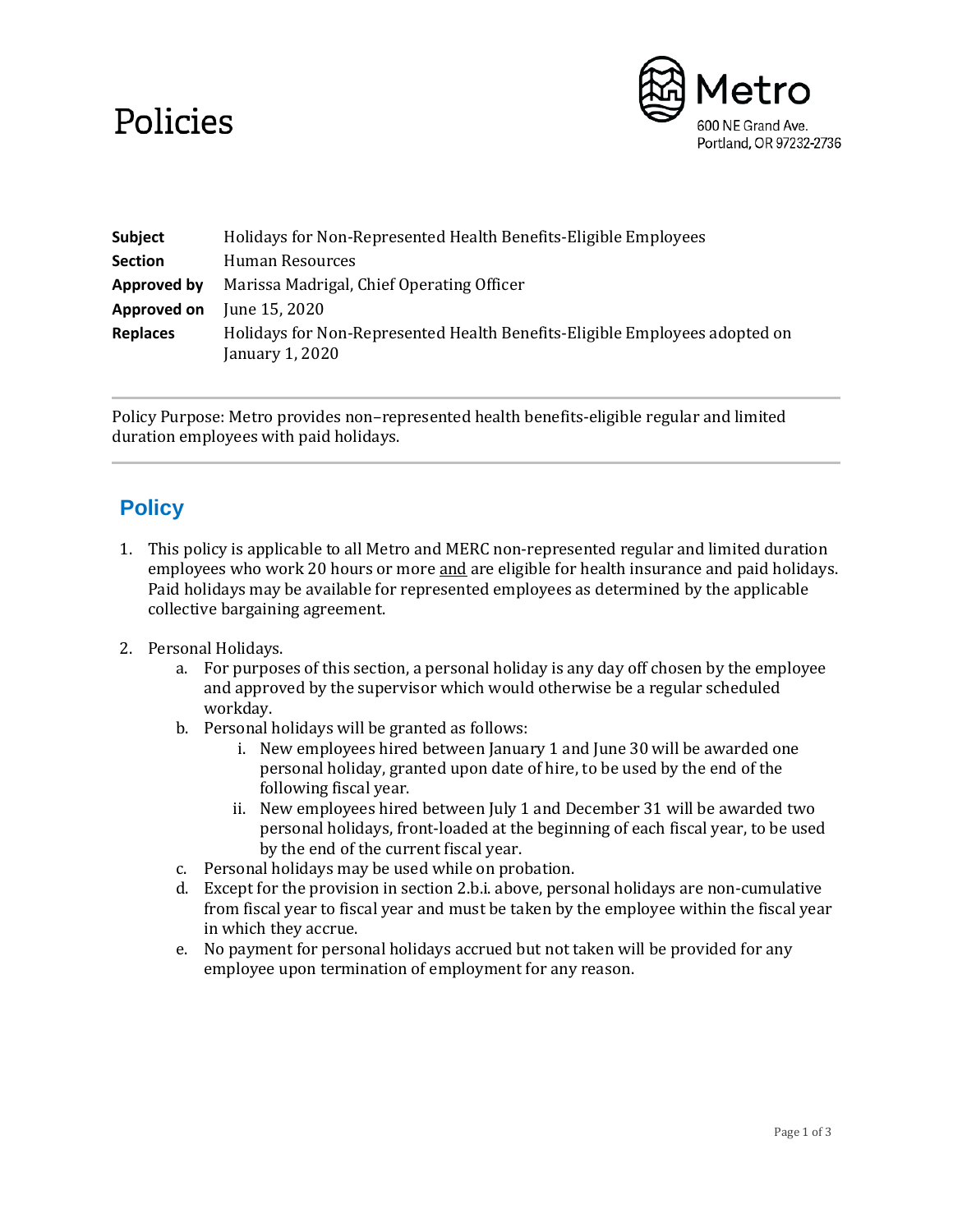3. Paid Holidays. The following are designated paid holidays.

| <b>Holiday</b>                     | <b>Date</b>                 |  |
|------------------------------------|-----------------------------|--|
| New Year's Day                     | January 1                   |  |
| Martin Luther King, Jr.'s Birthday | Third Monday in January     |  |
| Presidents' Day                    | Third Monday in February    |  |
| <b>Memorial Day</b>                | Last Monday in May          |  |
| Juneteenth                         | June 19                     |  |
| Independence Day                   | July 4                      |  |
| Labor Day                          | First Monday in September   |  |
| Veteran's Day                      | November 11                 |  |
| Thanksgiving Day (1)               | Fourth Thursday in November |  |
| Thanksgiving Day (2)               | Fourth Friday in November   |  |
| Christmas Day                      | December 25                 |  |

- 4. If any of the above-designated paid holidays fall on a Sunday, the following Monday will be observed as that paid holiday. If any paid holiday falls on a Saturday, the preceding Friday will be observed as the paid holiday. When an employee is unable to observe a holiday because the holiday falls on the employee's day off due to a flexible schedule, the employee will be granted a different day off within the same workweek.
- 5. Paid holidays which occur during vacation or sick leave will not be charged against the leave.
- 6. Regular full-time, limited duration and part-time exempt employees, will be paid personal and paid holidays based on the number of hours in their regularly scheduled workday (i.e. 8, 9, 10, or 12). For part-time, non-exempt employees, personal and paid holidays will be pro-rated to their FTE. Below is a grid that outlines these parameters.

|                         |                |                   | Paid              | Personal          |
|-------------------------|----------------|-------------------|-------------------|-------------------|
| <b>Position Type</b>    | Vacation       | <b>Sick</b>       | Holiday           | Holiday           |
| Regular Full-Time       | Levels 1, 2, 3 | .05 per hour paid | <b>Full Shift</b> | <b>Full Shift</b> |
| <b>Limited Duration</b> | Levels 1, 2, 3 | .05 per hour paid | <b>Full Shift</b> | <b>Full Shift</b> |
| Part-Time Exempt        | Prorated       | Prorated          | <b>Full Shift</b> | <b>Full Shift</b> |
| Part-Time Non-Exempt    | Prorated       | Prorated          | Prorated          | Prorated          |

- 7. Exempt employees who work on one of the above-designated paid holidays will be compensated at their regular rate of pay and may take one day off with pay at a later date within the same fiscal year subject to supervisor approval.
- 8. Non-exempt employees who work on a paid holiday and are eligible for overtime compensation will receive one-and-one-half times their regular rate of pay per hour for the time worked if the employee has actually worked 40 hours during the week in which the holiday occurs. If the employee has not worked 40 hours during the week in which the paid holiday occurs, payment for time worked will be at straight time.